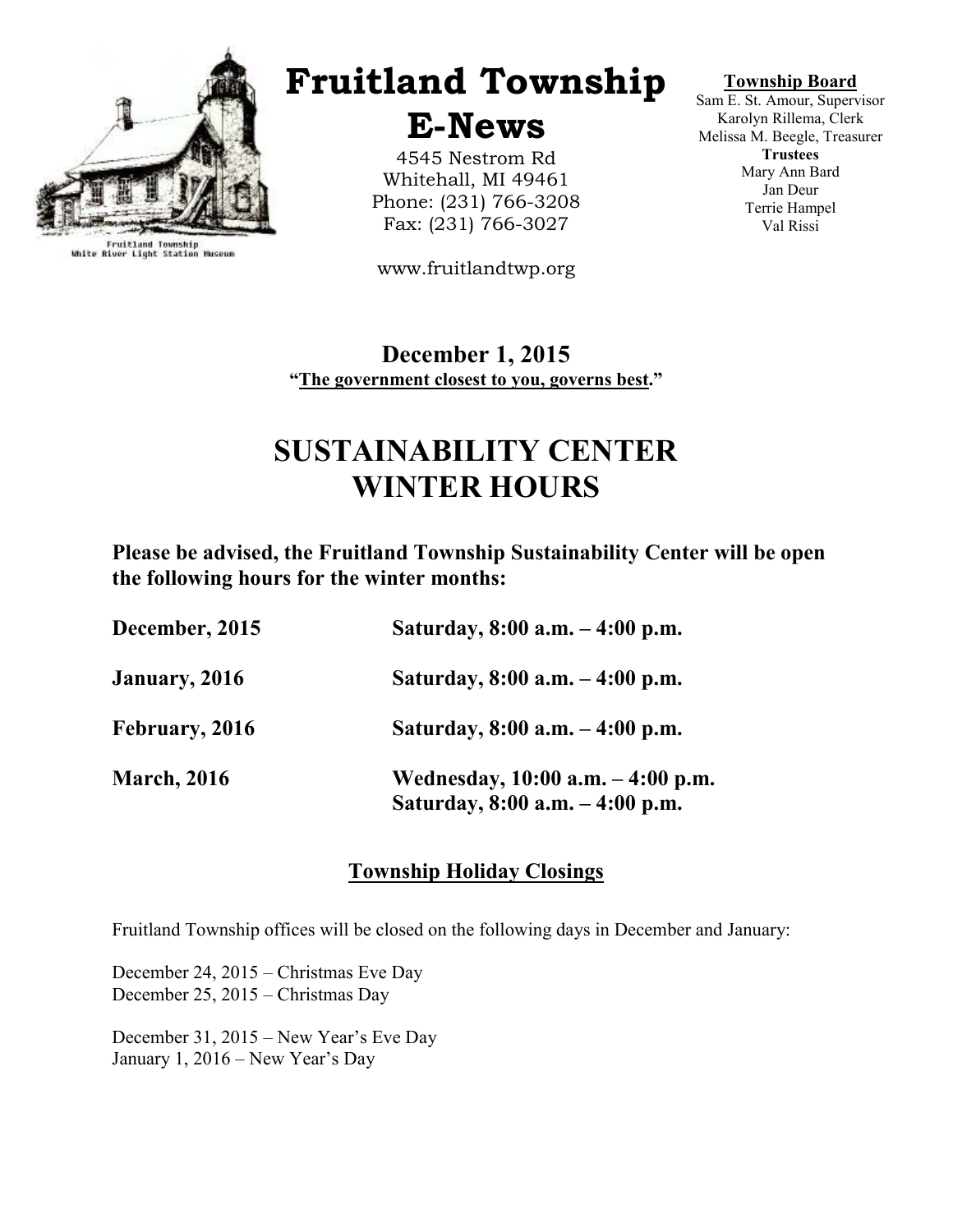## Friends of Fruitland Township Multi-Use Trail Meeting – December 10, 2015 at 6:00 p.m.

A meeting of the Friends of Fruitland Township Multi-Use Trail will be held on Thursday, December  $10^{th}$  at 6:00 p.m. The meeting will take place at the Fruitland Township Hall, 4545 Nestrom Road.

Feedback, gathered through conversations and surveys, from residents and visitors in Fruitland Township, showed that there is strong support for developing an east-west and even broader, connecting trail system in our township. The time is ripe for us to put feet (and wheels) on the ground and give our trail visions some traction. Everyone is invited to attend this meeting to help prioritize and plan, or join an action committee.

## Rep. Hovey-Wright Coffee Hour – December 11, 2015

State Representative Marcia Hovey-Wright (D-92<sup>nd</sup> District) invites Muskegon County residents to join her to enjoy a cup of coffee and share ideas and concerns about state government. She will be discussing the status of road funding, current legislation in Lansing, and other topics. The coffee hour will take place at 10:00 a.m., Friday December 11, 2015 and will be held at the Fruitland Township Hall, 4545 Nestrom Road.

Residents of Representative Hovey-Wright's district – which includes Muskegon, Muskegon Heights and North Muskegon as well as Fruitland, Laketon, Muskegon and Whitehall townships are encouraged to contact her at (517) 373-2646 or by email at MarciaHoveyWright@house.mi.gov. Those interested in keeping up to date on her work at the Capital are also encouraged to sign up for her e-newsletter by visiting www.092.housedems.com.

## Buy Local

During this holiday season, I would like to urge everyone to buy local! We have many people who live and work in the White Lake area. Before planning a shopping trip out of our community, take the time to visit our various local merchants and service providers, I know they would appreciate the support! By choosing to buy locally, we all help to maintain a vibrant business community.

### Residential Broadband and Technology (High Speed Internet) Survey

Through the leadership of the Muskegon County Broadband Initiative, the support of the county's Infrastructure and Economic Development Committee, the Muskegon Area Intermediate School District, local municipality leaders and many other organizations, our community is participating in Connect Michigan's "Connected Community" program. This project will assess the current status of broadband access, adoption, and use in our area so we can develop a Broadband Technology Action Plan to improve the quality of life and economic potential across Muskegon County.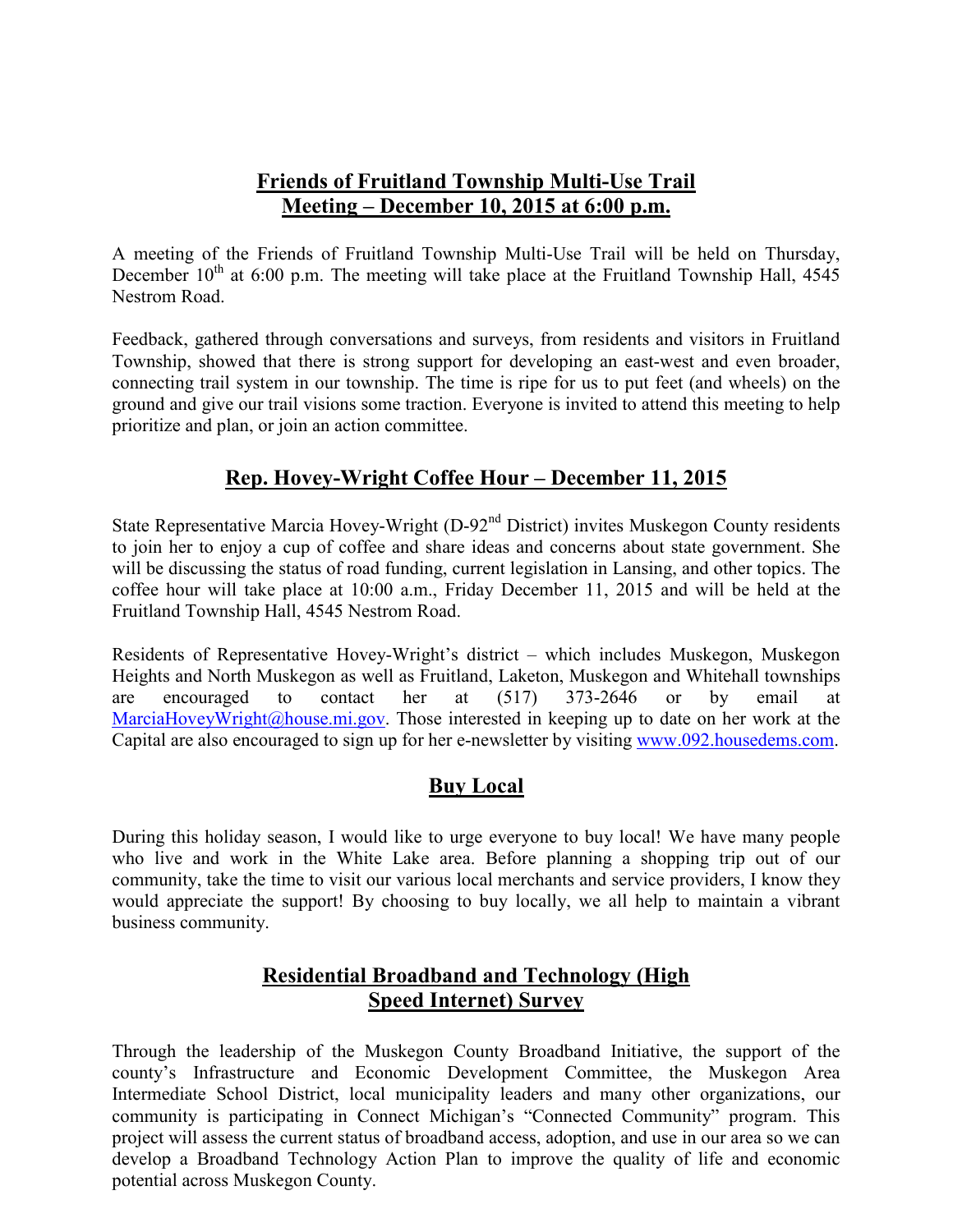Your answers to the survey questions are critical and will be combined with others to identify the current need for improved internet access and support in our municipality. This information will then be used to develop the most effective action plans with local broadband providers and other contributing organizations to improve technology and internet service and support in our community.

Printed copies of the survey were mailed with tax bills. However, if you have access to the internet, we strongly encourage you to take the survey online at:

#### http://connectmycommunity.org/muskegon-county-residential-survey

If you opt to fill out the survey that was mailed with your tax bill, please return the completed survey by Tuesday, February 16, 2016 to: Fruitland Township Hall, 4545 Nestrom Road, Whitehall MI 49461. Thank you in advance for your participation in this important survey.

## Parks & Recreation Commission

The Parks & Recreation Commission is looking for someone to fill a vacancy on the commission. This would be for a partial term serving until November of 2016. The commission meets the first Monday of every month and has jurisdiction over Nestrom Road Park, Marcus Park, and Duck Lake Road Park. If you have questions or want more information, please call Supervisor Sam St. Amour at 766-3208. If you are interested in applying, please send your resume to Supervisor St. Amour here at the township offices.

## Township Meetings for December 2015

 Thursday, December 3, 2015 – Planning Commission – 6:30 p.m. Monday, December 7, 2015 – Parks & Recreation Commission – 7:00 p.m. Monday, December 14, 2015 – Township Board Work Session – 10:00 a.m. Monday, December 21, 2015 – Township Board – 5:00 p.m.

## 2015 Winter Taxes

The 2015 Winter Tax season is here. Tax bills were mailed November 30th.

The Fruitland Township Hall will have extended hours on Tuesday, December 29, 2015. The hall will be open until 5:00 p.m. in order to process tax payments that residents would like processed before the year end.

All payments must include the bottom portion of the tax bill in order to appropriately post payments to the correct parcel.

Make checks payable to: FRUITLAND TOWNSHIP.